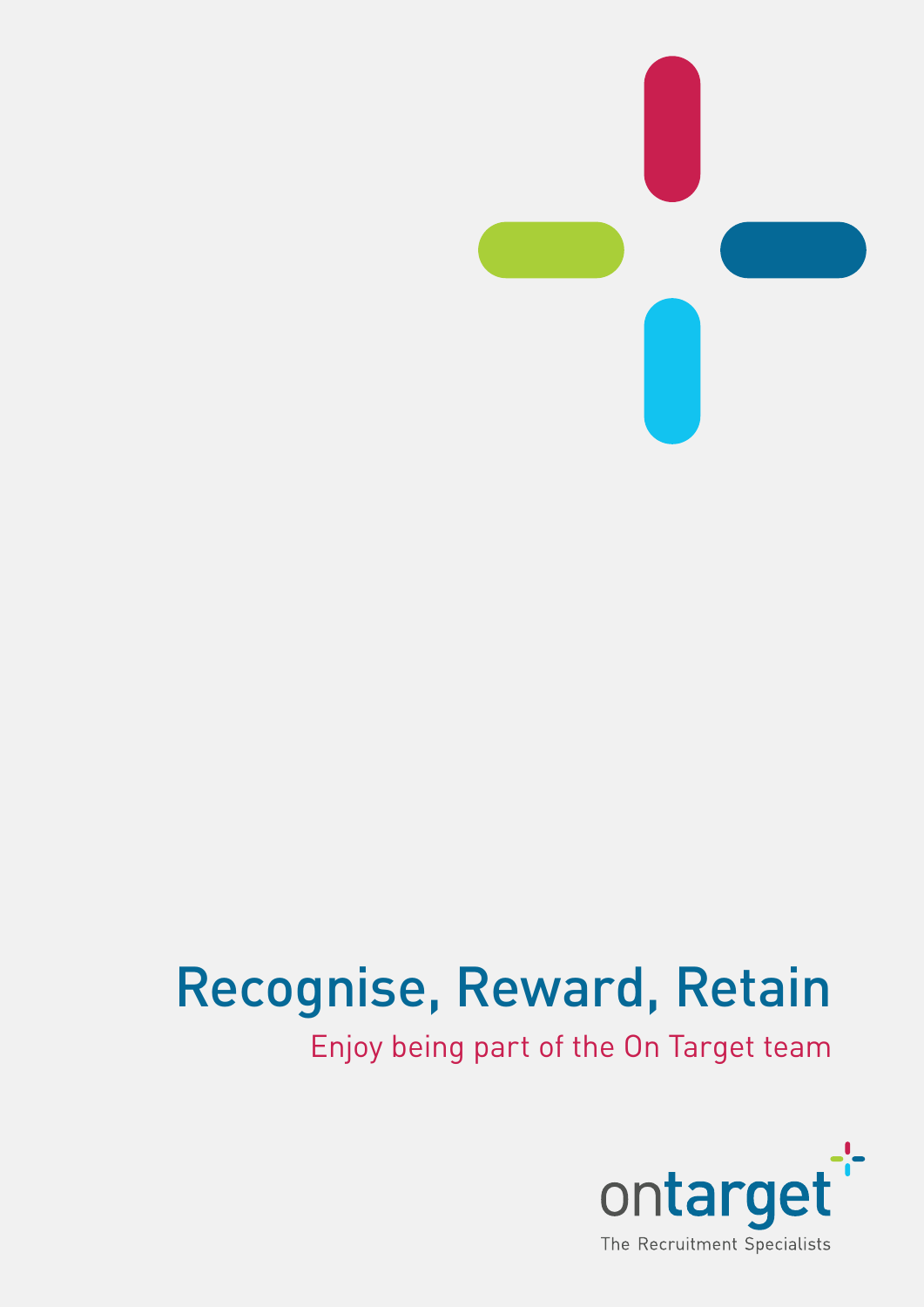

# Welcome to On Target!

We're in the business of recruitment, constantly searching for the very best talent on behalf of our clients. We know exactly what it takes to attract and retain good people.

It's not just about career progression. It's not even just about the money. It's the whole package, the way in which a new job has a positive impact on an individual's working life and, importantly, life outside of work.

We apply our professional knowledge to our own business culture and our aim is to ensure that everyone at On Target feels valued, respected and rewarded. Our benefits package is designed to reflect this.

### **Contents**

| In your pocket $\dots \dots \dots \dots \dots$<br>Optional financial benefits |
|-------------------------------------------------------------------------------|
| Feeling good 3                                                                |
| Optional health and wellbeing benefits                                        |
| Incentives and lifestyle 5                                                    |
| Time out                                                                      |
| Get motivated                                                                 |
| The good life                                                                 |
| The fun stuff                                                                 |
| Helping others                                                                |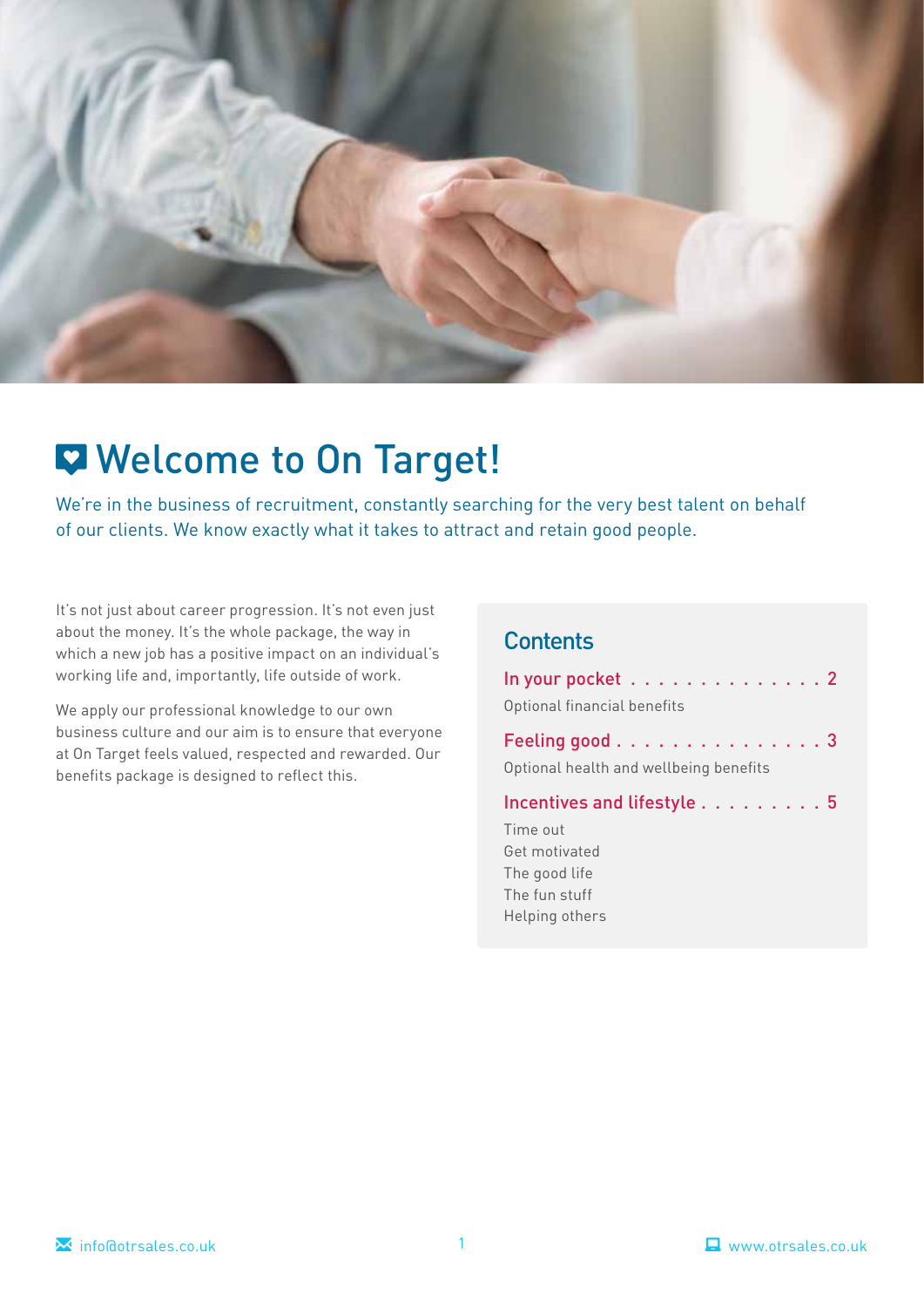

# **a** In your pocket

We provide a competitive basic salary commensurate with experience. Regular performance reviews mean that success will be recognised. In addition to your salary, we have an open-ended commission structure that pays out on all sales.

### You'll also receive:

- • Contributions to your pension scheme.
- £1,000 bonus when you recommend a friend (who is then employed).
- Interest-free cash advance if you need it. You can borrow up to £200, 4 times per year.

# 12 months +



 $\overline{\phantom{a}}$  of your maternity or paternity leave. your maternity or paternity leave. £1,000 baby bonus payable at the start

# + Optional financial benefits

We offer a range of benefits that provide significant tax and NI savings and/or help to spread cost via simple monthly payroll deductions.

### 6 months +



### Childcare vouchers

Save up to £933\* a year in childcare costs. You can join the scheme at any time up to April 2018.

### Cycle to Work scheme

Save at least 25%\* on the cost of a brand new bike and accessories up to the value of £1,000. and decessories up to the retaction

# Mobile phone purchases

or counce prease point and a series of a months via.<br>Spread the cost of a new handset over 24 months via. payroll deductions from your net pay. Competitive rates with no deposit or credit check required.

# 2 years +



### Car salary exchange

Gives you affordable access to a brand new car plus road tax, servicing, maintenance, replacement tyres, comprehensive insurance and European roadside assistance. No deposit or credit check required.

\*Actual saving is dependent on your tax status.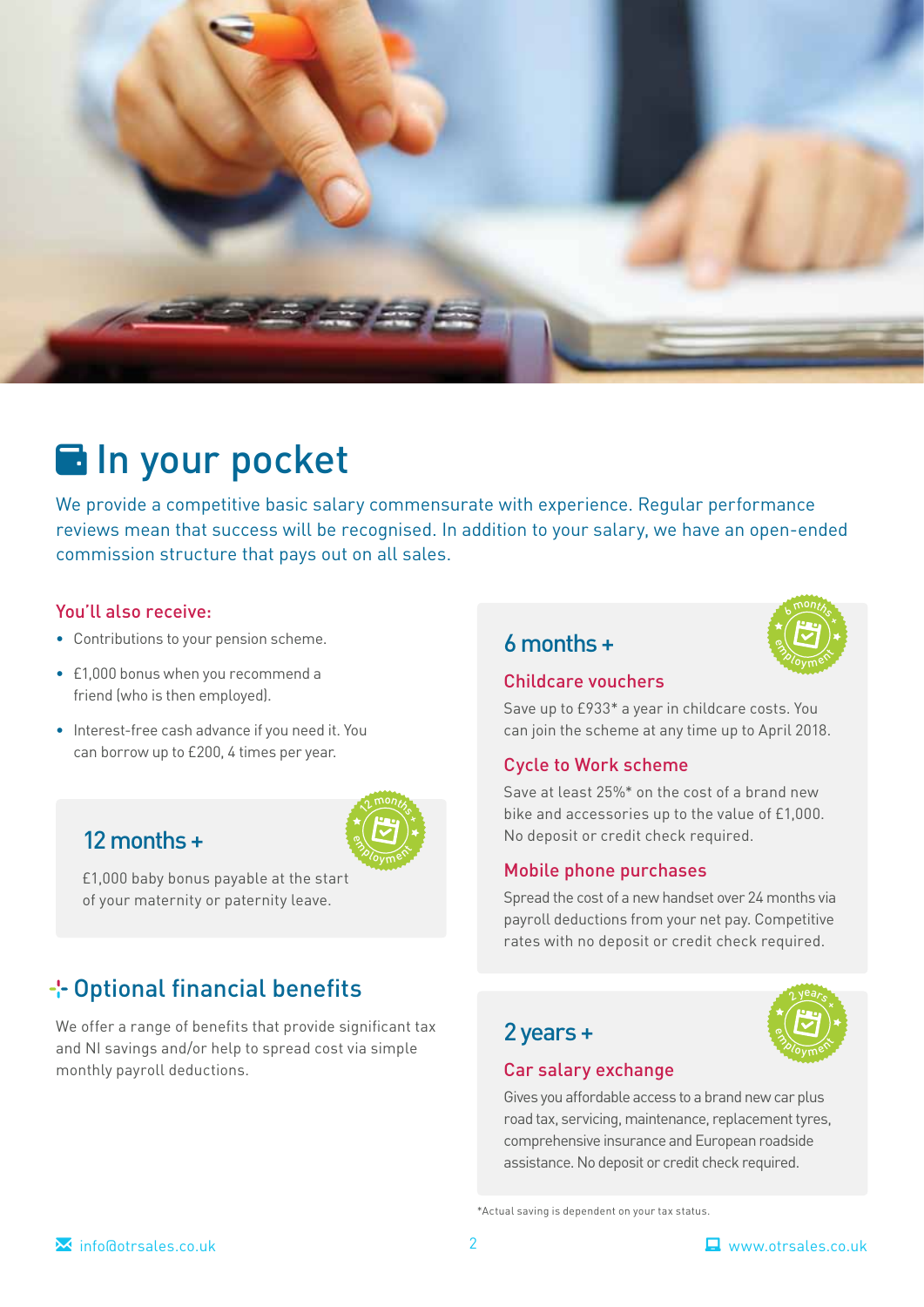

# **E** Feeling good

We care about the health and wellbeing of our people. Whether you want to get fit or need to deal with a medical condition, we have a range of benefits designed to keep you healthy and happy. In many instances these benefits extend to family members as well.

### Flexible lunch hour

Choose a lunch hour to suit you between noon-2pm.



If you're going to the gym we'll give you an extra 15 minutes for lunch.

### **Facilities**

We provide chilled drinking water, free tea and coffee, and fridges and microwaves are available for everyone to use. We have a comfortable break-out room (with a television!) so that you can relax and enjoy lunch away from your desk.

# 6 months +



### Free private medical healthcare

A no-nonsense scheme designed to be responsive to medical needs as they arise. Subject to a background health check, you'll receive treatment at no cost to you at all.

#### 6 months + continued...

### Health and wellbeing services

Access to extensive health and wellness information, savings on dental, eye care, health and beauty products plus dining, eating out and leisure activities.

### Gym scheme

Enjoy free trials and discounted membership at most gyms and health clubs. In addition, My Active Discounts provide great savings on fitness equipment, shoes and clothing, discounted family and adventure days out and sporting discounts including golfing green fees.

### Employee assistance programme

24/7 access for you and your family to free confidential advice, counselling and assistance across a range of personal health and wellbeing issues, including emotional, financial,<br>legal and health matters legal and health matters.

### Health risk assessment

A confidential online service giving you access to a personalised health risk assessment report.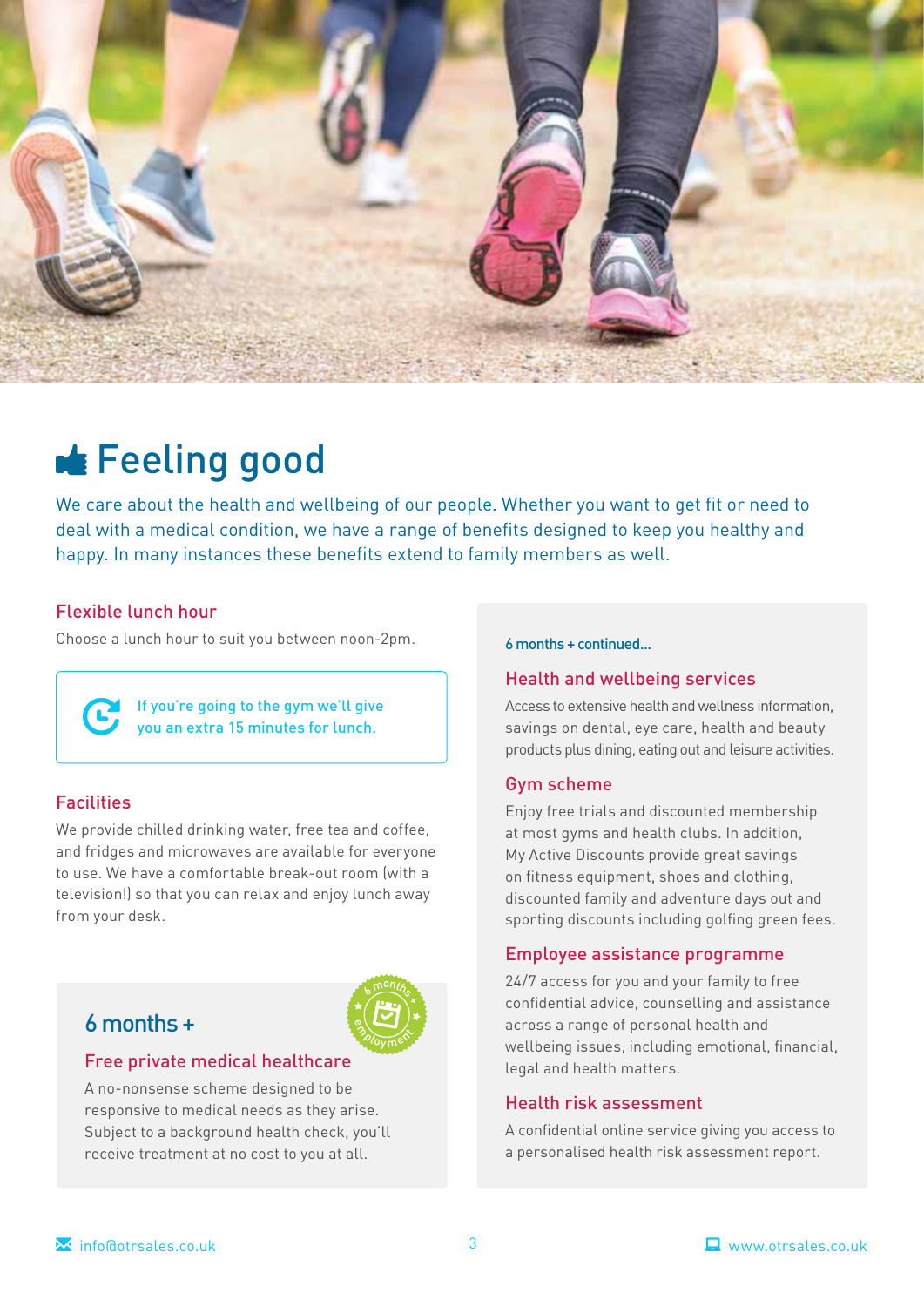# + Optional health and wellbeing benefits

# $\delta$  months +  $\left(\frac{1}{3}\right)$



### Health Cash Plan

This specially designed scheme will help you recover the cost of everyday healthcare for you and your family. Claim back the cost of bills at the dentist, optician, physiotherapist, osteopath and more. Receive cash benefits for hospital treatment and/or accidental injury. You'll also have access to a 24/7 GP consultation and private prescription service.

- • Guaranteed acceptance with no medical questions asked, pre-existing medical conditions covered.
- • Quick and efficient claims service.
- • Additional access to Care 4 Life Plan providing loss of life benefits for you and your partner.
- Low cost premiums paid via payroll.





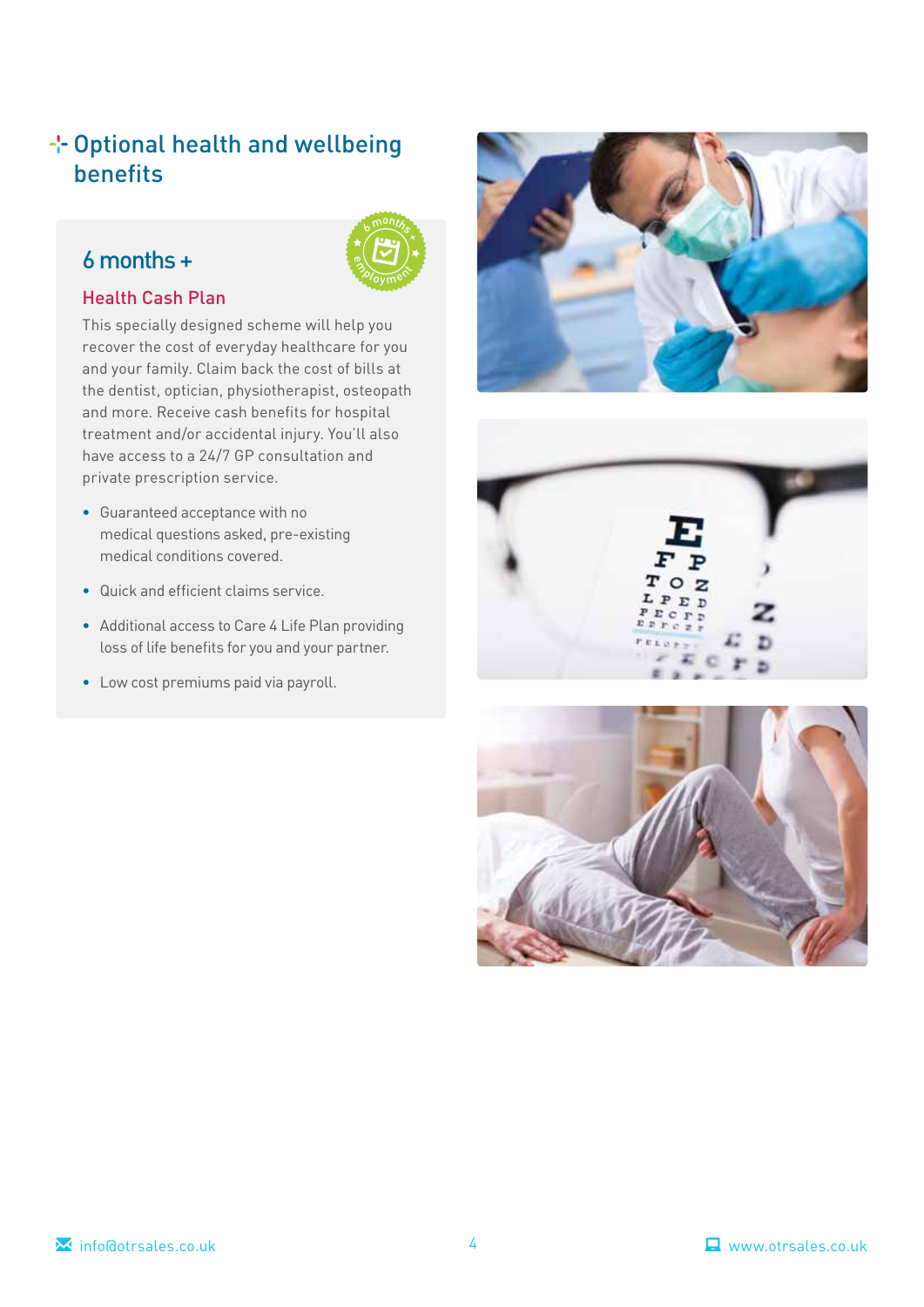

# **PIncentives and Lifestyle**

Your commitment and loyalty deserves recognition. Our holiday allowance means plenty of time to spend with family and friends and recharge the batteries away from work. And we have plenty of incentives to provide motivation at work – and maybe some friendly competition along the way!

# **⊹ Time out**

We provide a generous leave entitlement of 29 days holiday, including 8 bank holidays. It also includes your birthday – don't worry, if it falls on a weekend we'll give you another day in lieu!

For every completed calendar year you will receive one extra day off up to a maximum of 36 days in total.

#### $\sim$   $\sim$   $\sim$   $\sim$   $\sim$   $\sim$ 6 months +



You can buy or sell up to 3 holiday days per calendar year. This is subject to taking a minimum of 28 days off (including bank holidays).

# Get motivated

Hard work is always recognised and rewarded. On a weekly basis there is the opportunity for early leave on a Friday, and we run various competitions throughout

the year with prizes that include vouchers, tech, meals out and time off. In addition, we offer some great incentives:

### Performer of the Month Award

Voucher to value of £150 plus a trophy.

### Team of the Month Award

We'll treat you to lunch out with a Director and the rest of the afternoon off.

### Half-Year High Performers Club

Enjoy a weekend city break in Europe.  $\overline{\text{conv}}$ 

# Full-Year High Performers Club

Have fun in Las Vegas during a 4-night stay.

### Record Breakers

Records are there to be broken! Receive vouchers valued between £50 and £250 when you go above and beyond certain milestones.

### Performer of the Year

A very special award in the form of a £1,500 bonus plus a trophy to show off.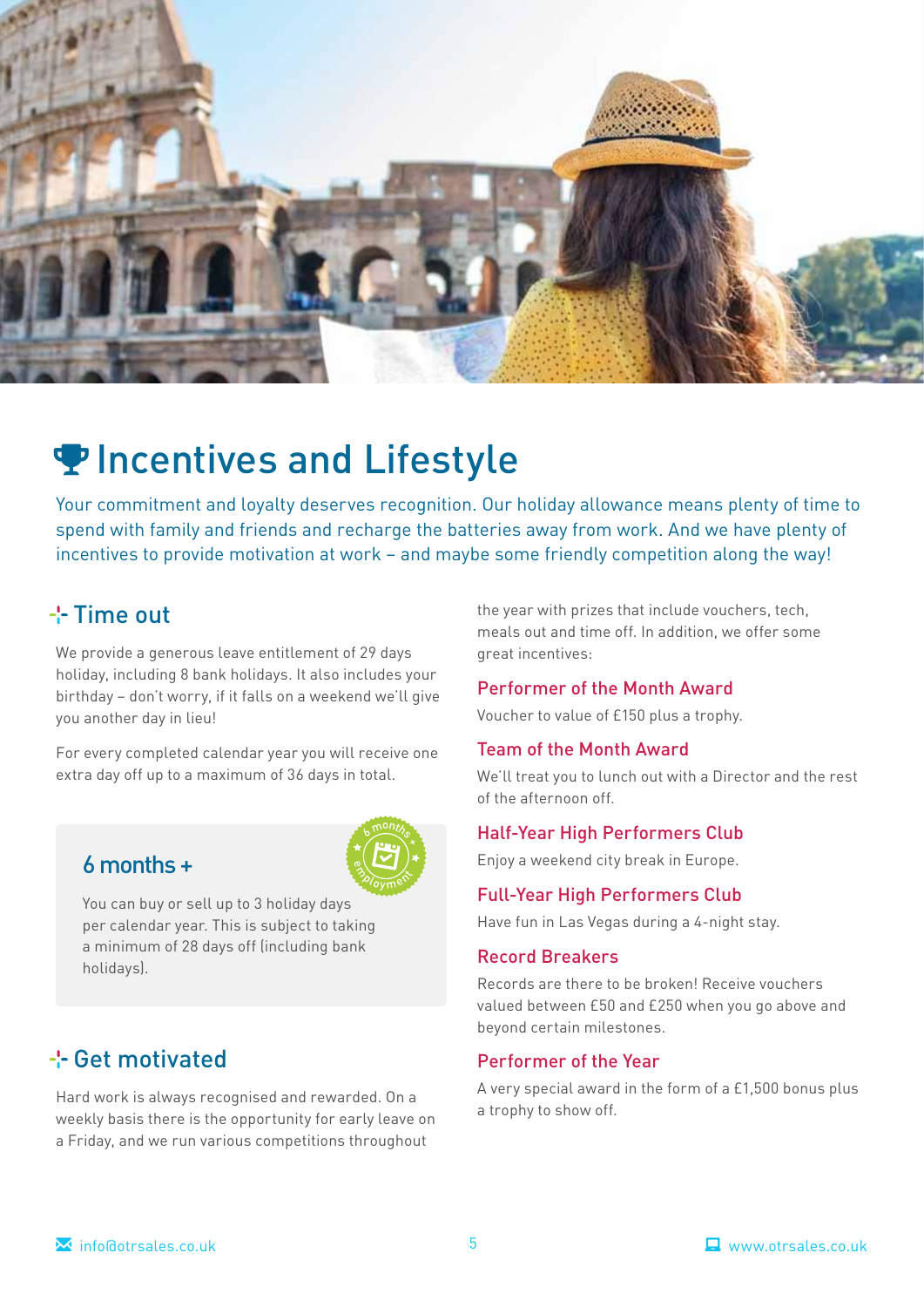# $-$  The good life

A good job that provides a great lifestyle, isn't that what it's all about? Shopping, travelling and trips to the cinema just got even better with our bumper package of perks.

### $\mathfrak{b}$  months +  $\mathfrak{c}$



### Corporate perks

Take advantage of countless offers and discounts, including reloadable discount cards, online shopping discounts and cashback, at hundreds of leading retail brands – both in store and online.

### Travel perks

Make your holiday even better with discounted flights, hotels, car hire, airport parking and holiday bookings.

### Movie mania

Keep up to date with all the new releases and enjoy discounts at most leading cinema brands.

### Spend local

Discover a great range of in-store and online discount offers near you.

### Team Club

We'll give you a pre-paid reloadable Visa card generating cashback at over 50 retail outlets.

# $-$ -The fun stuff

Far from the concept of all work and no play, you'll find On Target a really sociable environment. Yes, we work hard but we also like to let our hair down. Naturally, we have a great Christmas party. We also organise a family barbecue every summer. Members of the On Target team act as sports and social event organisers and have annual budgets to spend on all sorts of activities.



Past events have included go-karting, Tough Mudders, dragon boat racing, camping, rounders and football – tell us what you fancy trying!

# \* Helping others



At On Target we believe in giving back and actively support nominated charities, including Christopher's Smile, an amazing charity dedicated to advancing research into childhood cancers, and a local hospital charity that has directly benefited the family of one of the On Target team. We also sponsor individual efforts, so if you're taking part in any activity on behalf of a charity we'll help you towards your fundraising target.